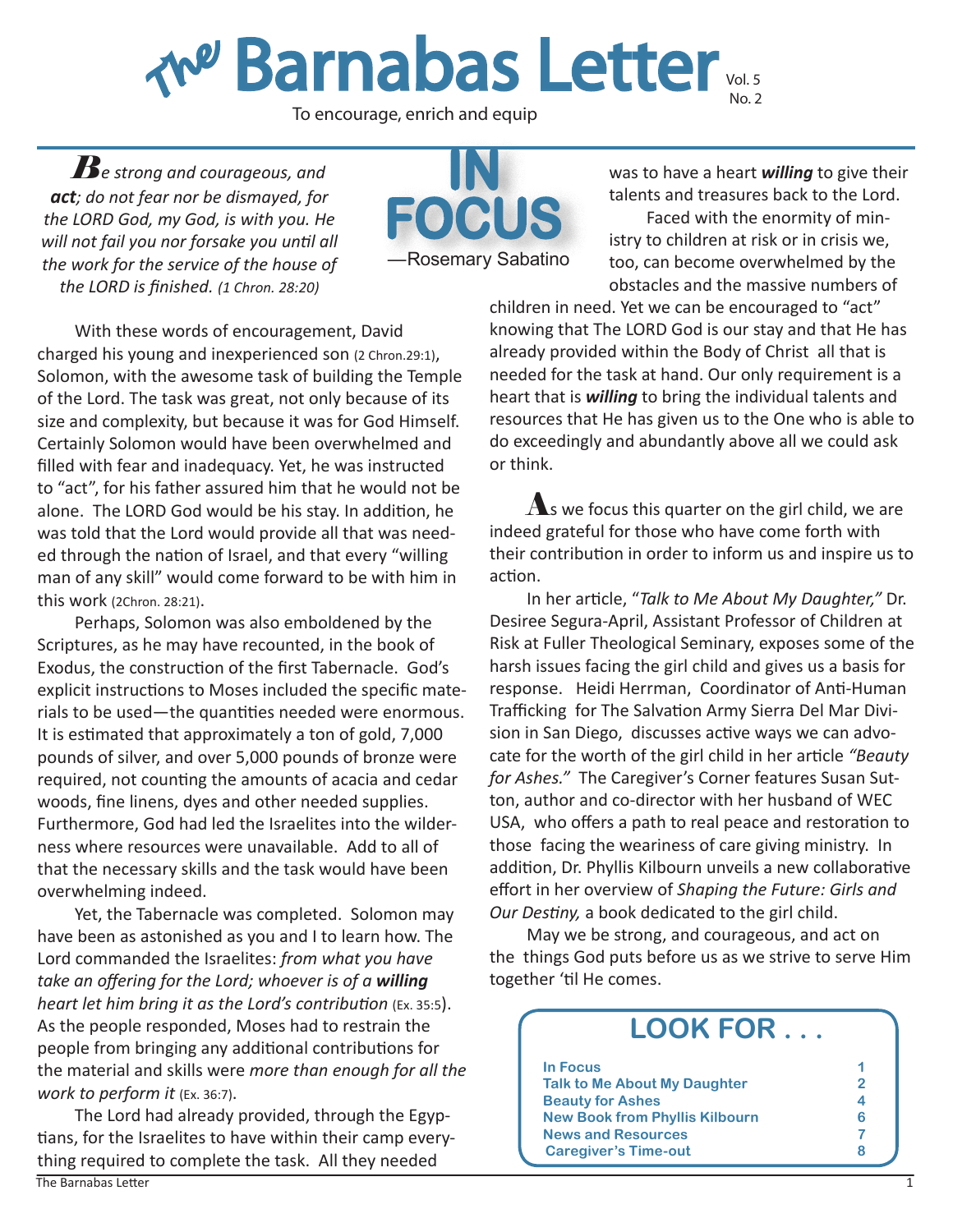## *"Talk to Me About My Daughter"* —Desiree Segura-April, Ph.D.

*"If you talk to me about my mother, you will get my respect. If you talk to me about my wife, I will tell you it's none of your business. But if you talk to me about my daughter, you have my eyes, ears and heart..."*  Old Egyptian Saying

Think about a little girl in your life who is, or was in the past, special to you. Maybe you have a daughter, or a niece, or a little sister. Perhaps there is a girl in your neighborhood or at church, or a little one in your ministry who comes to mind. Close your eyes and envision her face, her smile, the sound of her laughter, the warmth of her little arms hugging your neck as you lean over to greet her. Think about the joy she brings to your life and the gifts and talents she has. What do you want most for this little girl? What are your hopes and dreams for her life? What are her hopes and dreams? What does God desire for this little girl?

Do these common "proverbs" and sayings<sup>2</sup> from around the world reflect what you were imagining for that special girl in your life?

"*Girls are maggots in the rice."*

–Chinese saying

*"Daughters & dead fish are no keeping wares."*  –18th century English saying *"A girl is merely a weed."*

– Zulu saying

*"Happy is he whose children are sons and woe to him whose children are daughters."*

 –the Talmudic writings "Nothing was born."

–birth of a female Hindu child

While it may seem unbelievable in the 21<sup>st</sup> century, according to a variety of sources from secular and Christian development agencies, girl children around the world are often the most neglected, exploited, abused, and discriminated-against human beings on earth.<sup>3</sup> Unfortunately, most of us are unaware of the problem because "girls are not usually visible on statistical profiles.

Their predicament is blended with those of women or boys," says Development Education Manager for World Vision Canada, David Kupp.4 While it is not usually recognized, girls are often devalued simply because of their gender, their age, and their economic status.

First, they are marginalized for being female. However, "unlike apartheid and racism, gender prejudice is not acknowledged as a formally articulated behavioral precept or doctrine. But it clearly exists and has an impact on the female life-cycle."5 Second, simply being a child is a disadvantage because "until quite recently, all societies placed the well-being of adults above that of children" states Robert Edgerton, a professor of anthropology and psychology at UCLA.<sup>6</sup> Finally, in many cultures children are among the poorest of the poor. Due to cultural beliefs, the girl child is often viewed as an economic burden because rather than bringing more income into the home, income will be needed to pay for her to be married. In many cultures once she is married she will leave the family and no longer contribute to their economic well-being.7

*"Despite the almost universal ratification of the UN Convention on the Rights of the Child, the rights and equality of girls and young women continue to be denied."8*

Despite the almost universal ratification of<br>the U.N. Convention on the Rights of the Child, the rights and equality of girls and young women continue to be denied.Some ways in which this occurs are discrimination against girls from the time they are conceived; a higher value placed on boys leading to a denial of the girls' equal rights to education, food, dignity, and protection; exposure to harmful practices, such as female genital mutilation, child marriage, violence, sexual abuse and exploitation; and girls being judged by physical appearance or objectified in media, rather than by what they contribute to society.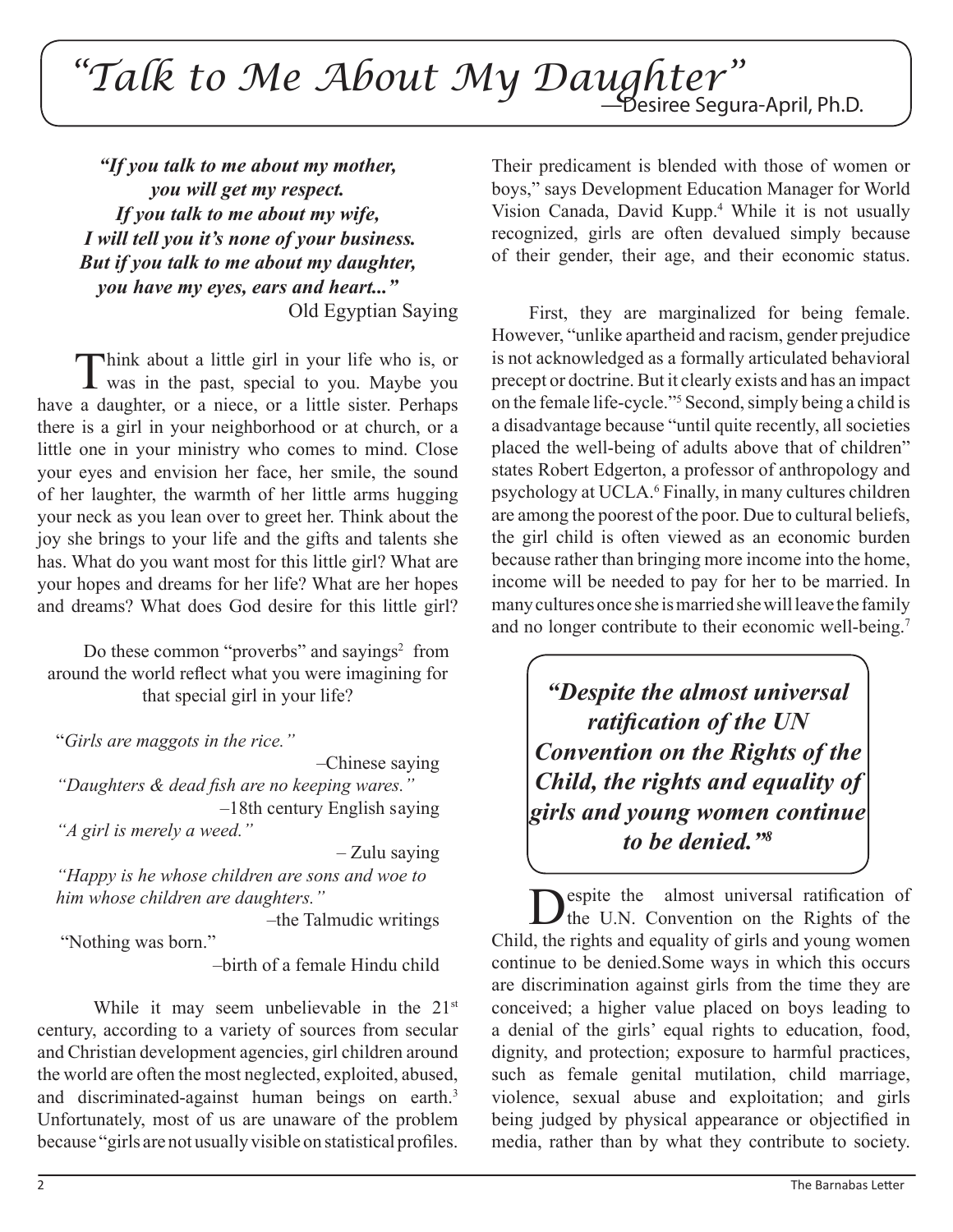*In light of this reality, how might the church respond?*

More research needs to be done on the sissues girls face around the world and how the gospel can become truly good news that brings transformation in lives, families, communities and cultures. We need to be willing to look closely at the situation of the girl child in our own culture and around the world and ask some tough questions. Are girls being given access to appropriate healthcare and nutrition? Are they able to attend school within an environment and structure whereby they may flourish and graduate? Are they being given the opportunity to learn skills that will help them break the cycle of poverty in their families? How might we challenge the ways they are being exploited in the home and labor force? In what ways are media and society objectifying or sexualizing girls and how might the church seek to change this? Are we speaking out against genderbased violence in their homes and communities?

As we do this research and in our daily lives and ministry, we must listen to the girls themselves and try to understand their realities. Talk to the girls in your own life and intentionally listen to their stories. Read books by and about girls. Give them opportunities to come together to share their stories, ideas, dreams, and goals. With these girls, analyze their experiences to discover how we can work together so that all girls might be welcomed to participate fully in the family of God and be free to use their unique God-given gifts and abilities in building the kingdom of God.

Finally, we must act. How? Analyze how we are unintentionally teaching children gender stereotypes in our churches. Speak out against cultural practices that may be harmful to the girl child. Become advocates for exploited girls so that governments will take notice of the problems. Carefully, thoughtfully and theologically analyze the root causes of violence and seek ways to change them. Consider gender and age in our Sunday School and youth group curriculums and activities and in our outreach ministries.

We can't change "proverbs" or cultures overnight; a complex web of factors work together to create these situations for the girl child.

## *These girls are God's creation, and every one is precious in God's sight.*

It is time for the church to become aware of the obstacles many girls face and begin to talk about our "daughters." When we talk to people about their daughters, we will have their eyes, their ears and their hearts. Then, as followers of Jesus, we may speak blessings into their lives, instead of "curses," and proclaim:

## "*You are the daughter of the King!"*

D*esiree Segura-April received her PhD in Intercultural Studies from Asbury Theological Seminary E. Stanley Jones of World Mission, Kentucky, U.S.A. Her dissertation focused on the missiological theories and praxis of missioners working with girl children in Latin America. She is currently an Assistant Professor of Children at Risk at Fuller Theological Seminary Pasadena, California, and is a contributing author for Shaping Our Future: Girls and Our Destiny, Phyllis Kilbourn, Editor.*

#### **End Notes**

1.Ann Smith, Sister Heléna Marie, Nancy Grandfield, and Lucy Germany, *WomenPrints: A Detailed Plan of Action for the New Millennium (H*arrisburg, PA: Morehouse Publishing, 1997), .224-225.

 2. Neera Kuckreja Sohoni, *The Burden of Girlhood: A Global Inquiry into the Status of Girls*. (Oakland, CA: Third Party Publishing Co., 1995), 20-21.

3. Neera Kuckreja Sohoni, *The Burden of Girlhood: A Global Inquiry into the Status of Girls* (Oakland, CA: Third Party Publishing Co., 1995), 20-21; World Vision, *The Girl Child: Enhancing Life Sustaining Hope*  1998 Washington Forum (Federal Way, WA: The Institute for Global Engagement, World Vision, Inc., 1998); World Vision Canada, *Girls! Stories Worth Telling: Report and Conference Manual* (Toronto, Canada: World Vision Canada, 1998).

4.David Kupp, *"Growing up a Girl: A Tough Life,"* Voices 1(1994):2.

5. Neera Kuckreja Sohoni, *The Burden of Girlhood: A Global Inquiry into the Status of Girls*. (Oakland, CA: Third Party Publishing Co., 1995), 7.

6. Robert B. Edgerton, *Sick Societies: Challenging the Myth of Primitive Harmony* (New York: Free Press, 1992), 75.

7. Neera Kuckreja Sohoni, *The Burden of Girlhood: A Global Inquiry into the Status of Girls.* (Oakland, CA: Third Party Publishing Co., 1995). 8. World Vision Canada, *Girls! Stories Worth Telling: Report and Conference Manual*. (Toronto, Canada: World Vision Canada, 1998), C:i.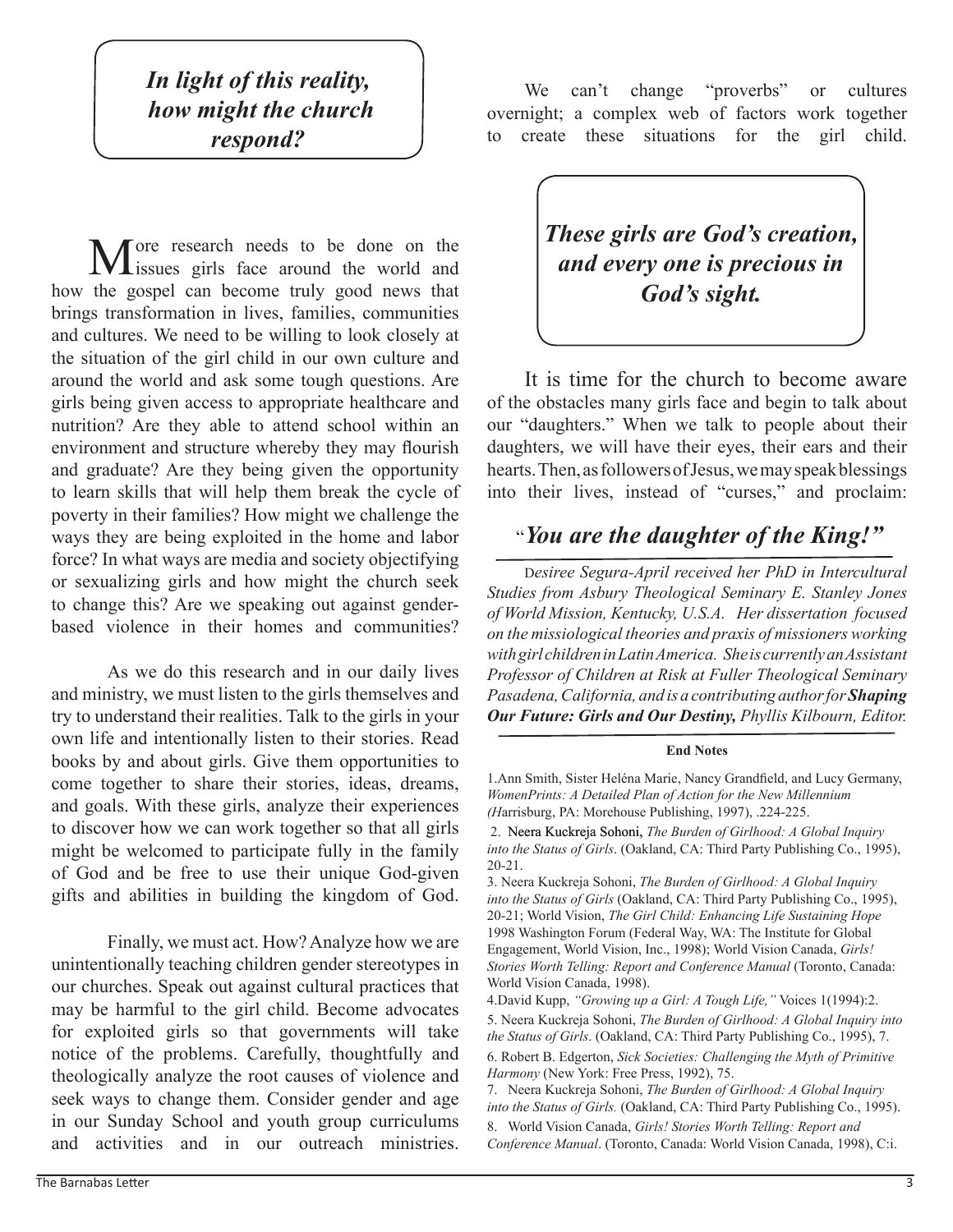

*Beauty for Ashes*

by: Heidi Herrman **The Girl Child: The Role of Advocacy**



 $\hat{a}$  Walter Brueggeman offers us a beautiful vision of hope in his book *Prophetic Imagination* when he states that "*we must work to let people see their own history in the light of God's freedom and his will for justice,<sup>i</sup> "*  and *"suffering made audible and visible produces hope, articulated grief is the gate of newness, and the history of Jesus is the history of entering into the pain (of oth*ers) and giving it a voice.<sup>ii''</sup>

As we look around the word and take account of the status of the girl child, the obstacles can create mountains that appear unmovable. Grave human rights violations such as female genital mutilation, child sex trafficking, gender violence, child brides and forced abortions, accompanied largely with poverty, inequality, and lack of opportunities might create barriers toward seeing the hope that the girl child provides. As Christians around the world engaged in the lives of girl children daily, we can change the face of our communities and our world through **advocacy.** 

The role of an advocate can be defined in myriad ways. We are called to be like Jesus and enter into the pain and give it a voice. We are the ones to walk alongside the girl child globally and proclaim

*"beauty for ashes, the oil of gladness for mourning, a garment of praise for the spirit of heaviness; that they might be called trees of righteous, the planting of the Lord, that the Lord might be glorified".iii*

 When we advocate on behalf of another we are choosing to enter into the injustices that the individual or group might face, calling for equality, participation and access. As we journey alongside the girl child through the beauty and the pain, we are able to carry, walk next to and hopefully run behind the precious creation that God sees as valuable.

So, what are we advocating for? We can take up the cause of the girl child by using our resources, connections, voice, time, and energy to call for education, leadership opportunities, and an end to violent practices.

If we are able to first grasp the extraordinary place the girl child holds in the kingdom of God, a desire to work toward improving the conditions of her life will flow out of that foundation.

### *Most importantly we can advocate for the immense worth of the girl child.*

Throughout the Gospels we have an example of Jesus as an advocate on behalf of numerous girl children throughout scripture from diverse backgrounds and circumstances. He radically reached out to call these children to participate. The mountains we see as standing in our way did not stop Jesus and they should not stop us either. First, we must see the girl child as a creation that bears the image of God and model Jesus' radical actions toward incorporation.

So what does it look like to give a voice to the problems and potential of the girl child? It is a slow and steady work that demands our *presence, participation, persistence and passion*. If we are going to accept the call to serve as advocates alongside the girl child we must first be present. Our presence a powerful tool in the life of one girl. Giving of our time and attention conveys to the individual girl child that she is of worth. Despite the conditions in that one child's life, the presence of someone who models true love and acceptance can prove invaluable.

**Next, we must take up the responsibility of participation.** This action can affect the life of one child but can also translate to the larger need for communal and global change.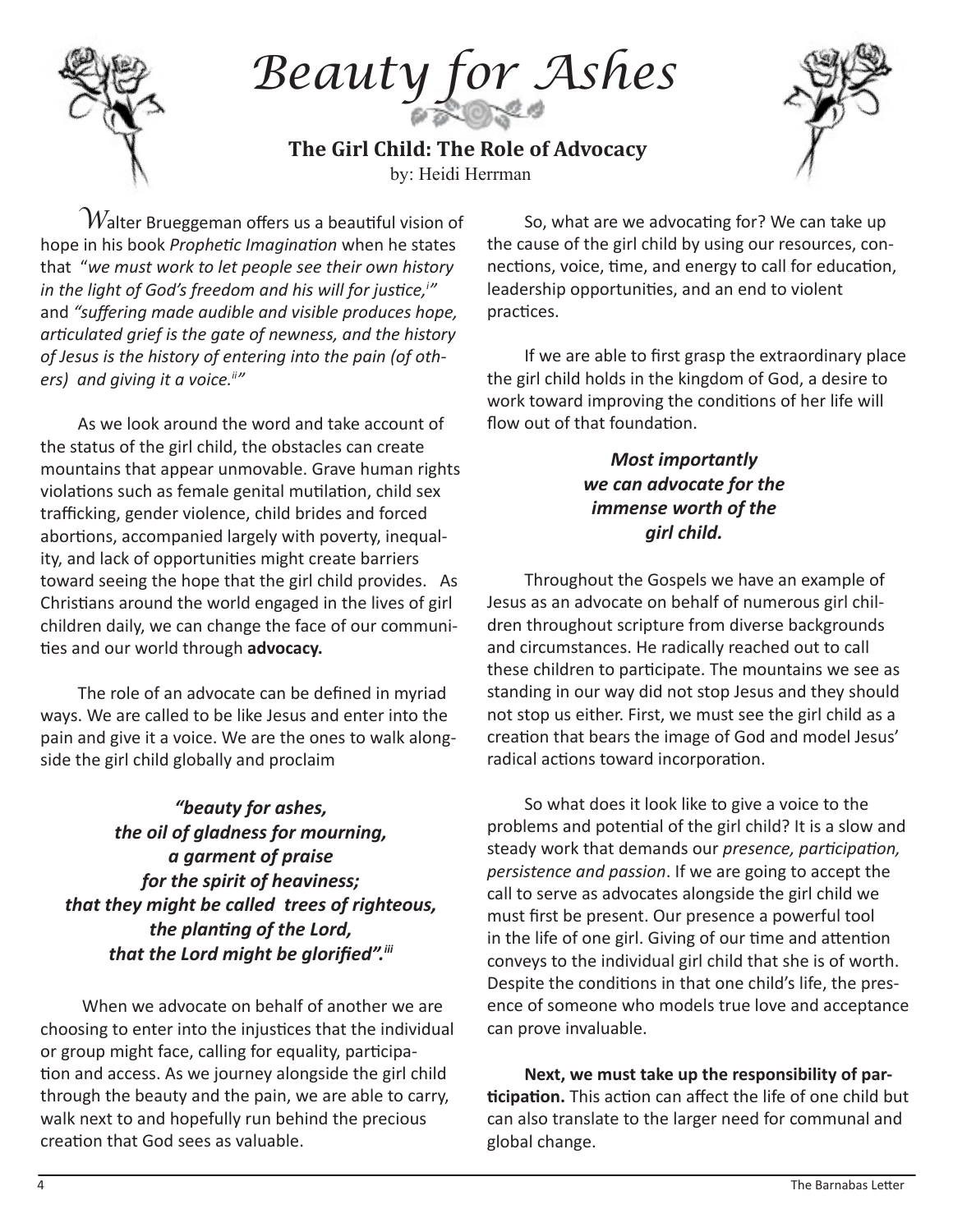

As we become active advocates it is important that we partner together because partnership amplifies change. If we are going to tackle the major injustices facing the girl child today, we must take our message far and wide. Through effective coalitions and supportive networks multiple talents and gifts can be shared to benefit the needs of the girl child.

**Persistence should cover our work**. This work needs to continue on though others might be adversarial. The work toward advocating the worth of the girl child will take time if we are to really change long held perceptions and traditions. That is why we cannot abandon the childrens' side. We cannot move on to another "cause" or "project". The girl child deserves our persistent confrontation of oppressive frameworks and unhealthy attitudes.

Finally, **advocates encompass their work with passion.** As Christians we can serve from a sustained motivation to restore the lives of girl children because they are God's creation.

*We are empowered in our inner being to continue this work through the Holy Spirit. We can take joy in the fact that we are not alone.*

### **Here are some practical ways to advocate for the girl child.**

- Bring girls together to share their stories.
- Address local church leaders to challenge the churches' perspective of the girl child and increase equality as seen through the Bible.

• Educate your community leaders on the potential of the girl child and her role to transform the community.

• Launch a campaign speaking out against one of the issues facing the girl child.

- Call for cultural accountability when extreme violence is involved.
- Listen to the needs of the girl children where you live, work, and worship.
- Take a survey of the resources available in your community for the girl child and share the results with others.

By highlighting the voices of the girl children within our midst we are taking steps toward change. Articulation of injustice leads to new hope. I think what we will also see as we journey alongside the girl child is the immense joy and resilience present even within unbearable circumstances. Much beauty and gladness stand out behind our first impressions of ashes and mourning. Strong beautiful girls work to overcome each day. Let's take up the call to amplify their power. Let us advocate together for the worth of the girl child, both in our midst and globally.



*Heidi Herrman is a graduate of Point Loma Nazarene University in San Diego, California where she received a pre-med degree in biology and nutrition. She has worked in Africa in areas of gender inequality, HIV and AIDS prevention, and child trafficking. She is currently working towards her masters degree in cross-cultural studies from Fuller Theological Seminary in Pasadena, California with an emphasis in children at risk and healthcare. There she has been able to further research human trafficking and completed an internship with the Bilateral Safety Corridor Coalition this summer.* 

*Heidi currently works for The Salvation Army Sierra Del Mar Division in San Diego, San Bernardino, Riverside, and Imperial counties as their Coordinator of Anti-Human Trafficking program. The Salvation Army works locally and internationally to fight human trafficking since the 1880s and has three programs focused on fighting human trafficking: Network of Emergency Trafficking Services- NETS; Partnership to Rescue Our Minors from Sexual Exploitation- PROMISE; and Save through Awareness of Victims Enslaved- SAVE. As an international organization that comes in contact with society's most vulnerable, The Salvation Army plays a unique global role in the war on human trafficking.*

 *i. Brueggeman, Walter. The Prophetic Imagination, Pg. 116 ii. Ibid, Pg. 91 iii. NIV, Isaiah 61*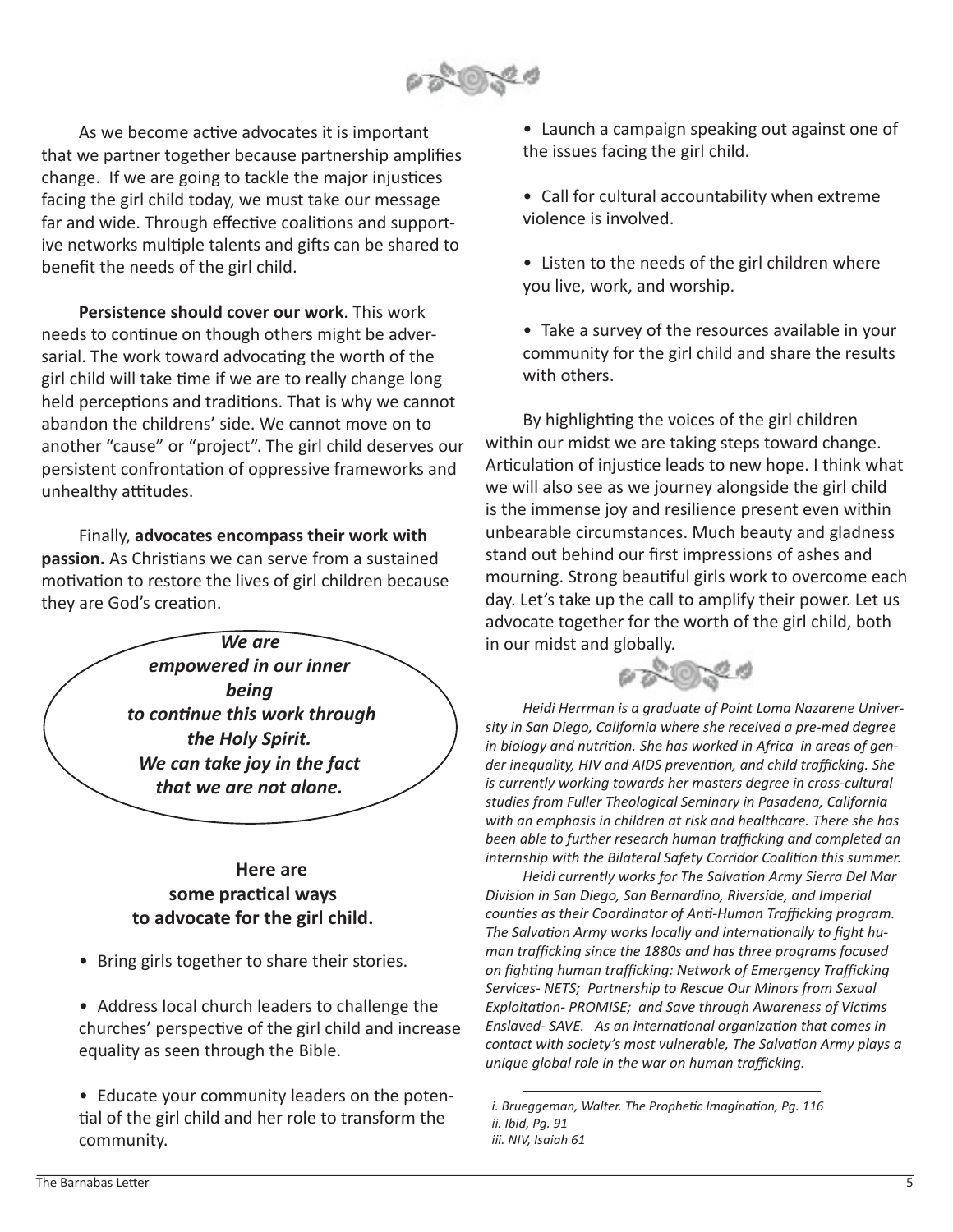## *"Shaping the Future: Girls and Our Destiny" New*

### **Phyllis Kilbourn, Editor**

**S***cripture declares that all children are a gift - an inheritance - from God (Psalm 127:3). To reject the girl child, or to ascribe lesser importance to her, denies God's justice and character and the truth that all children are created in His image.*

It is with great appreciation to the 10 contributing auth<br>who prayerfully gave of their time and talents that we It is with great appreciation to the 10 contributing authors at *Crisis Care Training International,* in conjunction with *The Viva Netwaork*, announce the upcoming publication of *Shaping the Future: Girls and Our Destiny—*a book dedicated to the girl child ; to her issues and to God's heart for who she can become in Him. Following is an excerpt from the Introduction and Overview. May you be blessed and encouraged to become equipped to advocate for and come along side the girl child. The future depends on it.  $\frac{1}{2}$ 

**A** *recent World Vision report stated why it is crucial to support girl child issues: "Girls are the world's most squandered gift. They are precious human beings with enormous potential, but across the world, they are generally the last to have their basic needs met and the first to have their basic rights denied." The girl child quickly learns there is a high price to pay for being born a girl.*

*An ingrained bias against women and girls, exhibited in a culture's attitudes, treatment and valuing of the girl child, is the culprit behind the "world's most squandered gift." These biases imply that the girl child is inferior to the boy child, worthy of drowning, aborting and being denied the basic rights of childhood—simply because she had the misfortune to be born a girl.*

*From a Christian perspective, we know that all children are equally important and precious to God. To believe differently denies his justice and character and the truth that all children are created in the image of God. Advocates also recognize that today's girls are tomorrow's women. And for a girl to reach her full potential, preparing and equipping her for the responsibilities of adulthood, she needs to be nurtured in an enabling environment, where her needs for survival, protection and development are met and her equal rights safe-guarded.* 



*Such an investment in the life of the girl child affects society's and the world's future. Shaping the Future: Girls and Our Destiny is a tool to help us understand the importance of and how to make such an investment.*

*The book includes a global overview of girl-child issues stemming from gender discrimination and explores the root causes for this disparity. Further, writers lay a theological foundation for shaping our value of the girl child. The strategies discussed help the girl child surmount the barriers that prevent her from reaching her full, God-given potential and also result in physical, emotional and spiritual healing.*

 *At the Fourth World Conference on Women held in Beijing, a rose bud symbolized the life of the girl child. Will the rose bud remain just a forgotten symbol? Or will we have the joy of watching the buds bloom into beautiful roses? Every girl has childhood dreams and aspirations. Her creator has also endowed her with the potential to realize her goals. With your help, and God enabling you, many rose buds will open and bloom fully, causing girls, like Naaman's servant girl, to realize their full God-given potential in spite of the obstacles.* 

**Phyllis Kilbourn • Crisis Care Training International**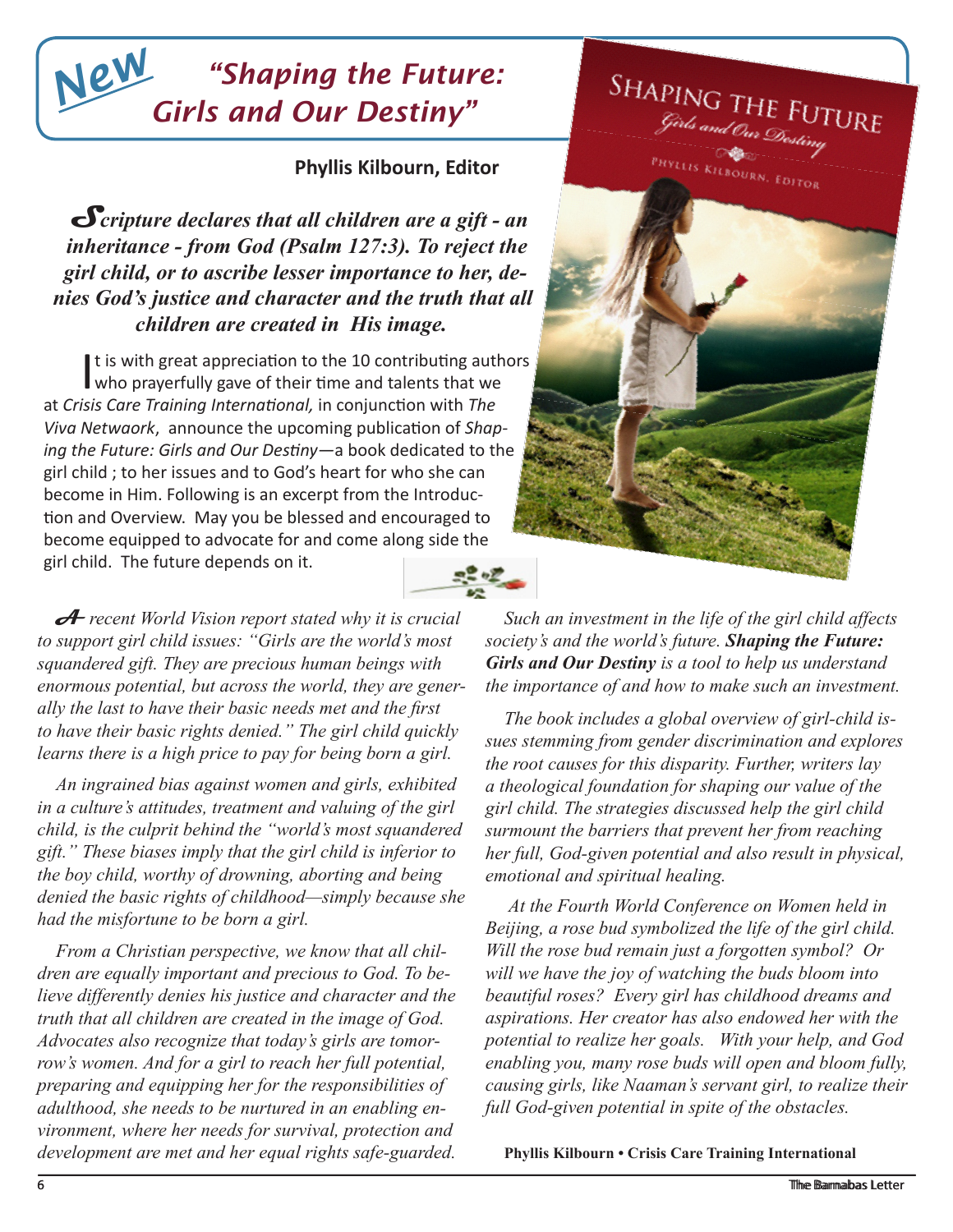## **NEWS • EVENTS • RESOURCES**



#### *May 14 –17 • Durham, N.C. • La Quinta Inn and Suites*

**Crisis Care Training International** and **World Relief** will co-host a **Train the Trainer Seminar**. The event will feature a new curriculum, *Hands that Heal: International Curriculum to Train Caregivers of Trafficking Survivors,* produced by Faith Alliance Against Slavery and Trafficking (FAAST). This is a comprehensive, Christian curriculum to train global caregivers who are frontline providers of after care for women, children, and men who have been trafficked into the commercial sex industry.

The seminar will be led by curriculum editors Dr. Beth Grant, founder and director of Project Rescue, and Cindy Lopez Hudlin. Also participating will be Dr. Melody Palm, a psychology professor at the Assemblies of God Theological Seminary, and Lisa Thompson, Liaison for the Abolition of Sexual Trafficking for the Salvation Army. *Participation will be limited to the first 45 registrants.*

### *June 18–21 • Charlotte, N.C. • Ramada Conference Center*

**Crisis Care Training International** (CCTI) will host a training seminar introducing module 1 of their curriculum, *Offering Healing and Hope for Children in Crisis*. Topics to be covered include: Understanding Trauma in Children, Trauma and Loss, Children and Grief, Children's Emotional Health in Trauma, Attachment and Bonding, Boundaries, Spiritual Nurture for Wounded Children, the Stresses and Care of Caregivers, along with an intervention plan.

The seminar speakers include Dr. Phyllis Kilbourn, curriculum developer and director of Crisis Care Training International, Rosemary Sabatino, CCTI Staff Trainer and Mary Beth Young, Social Worker.

**For Registration Information Contact: Rosemary Sabatino CCTI - rosabatino@aol.com - 803-548-2811**

### World Vision—Hope for The Girl Child

This briefing paper to the member states of the Commission on the Status of Women at its 51st session shares some of World Vision's programs and the lessons learned through their work to improve the status of the girl child. Reports from five nations and four continents describe the context and the significant challenges facing girls, as well as some of the promising practices and recommendations for upholding their rights through education, empowerment, community change and the elimination of discrimination and violence.

World Vision calls upon all governments to address the problem of gender inequity, by providing a framework through which states can act, and citizens and development personnel can help hold them accountable.

Actions required by governments include: documenting the abuses and progress of girls and making that information popularly known; adequately funding initiatives to ensure children's rights; improving school curricula, providing incentives to girls' education and ensuring free, compulsory and quality inclusive education for all children; upholding international treaties and enforcing laws, especially for the prevention of gender-based violence; empowering families economically to prevent worsening poverty and the harmful consequences of child labor and exploitation; providing adequate health services and abuse prevention systems to protect children; and educating all girls, boys, men and women on children's rights, women's rights and human rights, as well as their roles and responsibilities in upholding discrimination, and building gender equity in the home, community and nation.

*"Focusing on the girl child also requires a focus on gender equity. Governments, civil society and parents alike must prepare today's girls for adulthood while creating an environment where they will thrive, contribute and fulfil their potential as women. World Vision is committed to mainstreaming gender equity in every aspect of our work. World Vision's hope for the girl child is for her to be valued, loved, educated, empowered and free to live life in all its fullness. It is a hope for boys and girls, men and women to share in healthy, equal partnership. Only then will the girl child be free of all forms of discrimination and violence. May we all be granted the will to make it so."* Ruthi Hoffman Hanchett, Gender, Advocacy and Communication Coordinator, World Vision International.

*Hope for The Girl Child* can be accessed through World Vision at globalempowerment.org

### Coming Soon—New Website for CCTI

Look for Crisis Care Training International's new website at **crisiscaretraining.org.** You will find information on new resources and training opportunities, along with the latest copy of *The Barnabas Letter* ( all back issues will be kept in archive ). In addition, links to important resource and information sites will be at your fingertips.

All of CCTI's resource material, including books and curricula, will be available through the website as well.

Our goal is to provide access to information in order to encourage, enrich, and equip those with a heart for children in crisis.

We would be happy to publicize any new resources you have available along with your contact information.

Please send requests to: Rosemary Sabatino at **rosabatino@aol.com.**